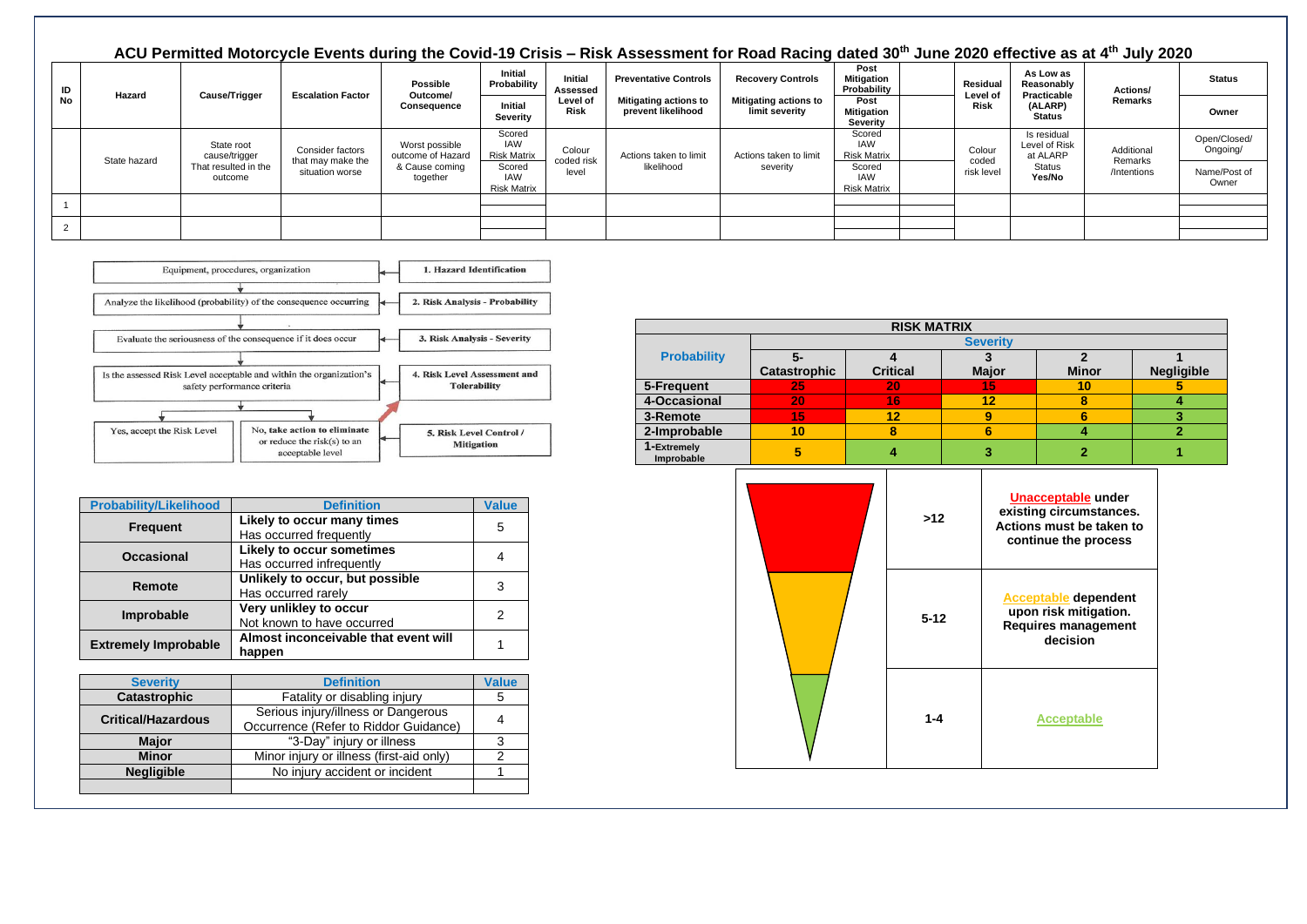| <b>Venue:WESTONZOYLAND</b> |                     | Event:STRAIGHT LINE SPRINT                                                                                                                 |
|----------------------------|---------------------|--------------------------------------------------------------------------------------------------------------------------------------------|
| <b>ACU Permit No:58785</b> | Date:AUG 15/16 2020 | Risk Assessment carried out by:D MASSAM                                                                                                    |
|                            |                     | HAZARDS ASSOCIATED WITH ACU PERMITTED EVENTSTAKING PLACE DURING THE COVID-19 CRISIS. UPDATED RISK ASSESSMENT EFFECTIVE AS AT 4th JULY 2020 |

## **SAFETY ASSESSMENT STATEMENT**

- 1. This Risk Assessment has been produced which outlines hazards associated with motorcycle sport events taking place in a Covid-19 environment.
- The Risk Assessment takes into consideration hazards to competitors/officials/marshals/teams/mechanics/families/spectators during a period once UK Government advice/quidance allows for Lockdown restrictions to be lifted. I Government advice, this Risk Assessment comes into effect as at 4<sup>th</sup> July and adheres to the lifting of restrictions outlined by the government. However, it should also be noted that in the event of a second peak of Coron Government Advice /Guidance, this Risk Assessment may be replaced for more stricter measures or events shut down in their entirety.
- 3. The Risk Assessment allows for motorcycle sport events to take place in a responsible,controlled,and safe manner, but at all times taking into consideration government advice/guidance published or issued at any time.
- 4. Government Advice / guidance will take precedent and will always be followed by ACU Ltd.<br>5. Organising Clubs also need to be mindful of and follow the quidance / advice issued by dev
- 5. Organising Clubs also need to be mindful of and follow the guidance / advice issued by devolved Governments / Isle of Man.<br>Organising Clubs need to be mindful of certain areas/premises where the risks of transmission ma
- 6. Organising Clubs need to be mindful of certain areas/premises where the risks of transmission may be higher and as such put in place control measures appropriate to the area.<br>7. Organising Clubs may wish to adopt this r
- Organising Clubs may wish to adoot this risk assessment as their own and in doing so may add additional measures to suit local needs. If using this risk assessment, an Organising Club accepts responsibility for its content been identified.
- As the initial assessed level of risk has reduced, so the residual level of risk has been re-assessed as a result of recommended control measures to be put in place considered to be suitable and sufficient and to adopt a p terms of the control measures put in place to mitigate the risk.

## **RISK ASSESSMENT**

Given the global spread of Coronavirus, consideration has to be given to what will be the 'new normal'. It is clear that the way motorcycle sport events were conducted prior to Covid-19 will not be possible for some time t

Travel to/from the Circuit/Venue. Travel to and from the circuit/venue would be dependent on current UK Government advice / quidance in place at the time, in terms of the number of persons in a vehicle and those persons be / Officials or someone in their household or support bubble are showing coronavirus symptoms, everyone in that household / support bubble should stay at home. If a competitor / official or a member of the household or supp programme, the individual contacted should stay at home. If that individual becomes symptomatic, everyone in the support bubble must self-isolate and stay at home.

Signage. Signage should be displayed prominently at the venue in obvious locations where persons are likely to congregate to emphasise any social distancing measures that may be in place in accordance with UK Government ad

Accommodation at Laround the Circuit/Venue Overpiont stays at a circuit / camping and/or overpiont stays at local Hotels / B&Bs / other accommodation should follow quidance / advice issued by the IJK Government Officials / follow the instructions issued by the Venue which are put in place for the safety of everyone and Camper vans/tents etc should be spaced accordingly in accordance with any UK Government quidance/advice issued in respect of

Signing On. Signing on should take place with in accordance with any social distance measures in place at the time of the event taking place. Circuit Owners / Venues should provide additional protection for Race Office per Supermarkets in front of Cashiers. Race Office staff may also consider the use of face coverings if they wish to do so. A wet signature is not required at Signing On. A process is put in place which allows Race Administrat standard declaration (which could be posted in large letter format on the counter) and then tick a box next to that competitors name on the Signing On sheet. It is important that more than one person witnesses the individu Organisers want to sign on competitors in the normal manner, then they should make provision to obtain disposable pens for competitors to sign on or ensure competitors are aware that they are required to bring a pen with t (complimentary slip size) will be required to be signed by each individual to state the competitor agrees with the requisite declarations as defined on the Entry Form for the event. The slips of paper are then deposited in box is to remain sealed for a period of four days which will be enough time for any traces of Coronavirus to be eradicated. Race Office staff are not to handle the competitors' licence. Riders should hold the licence suffi and turn the licence on the flip side so the Race Office staff can view the reverse of the licence.

Technical Inspection. Machines/clothing/helmets etc to be placed in a designated area as indicated by the Technical Official, the competitor then steps away to a safe distance to allow the Technical Official to carry out t wish. Competitors should also wipe their clothing/helmets with a disinfectant wipe/cloth before taking their kit for Technical Inspection. Signing of the necessary declarations as per the measures outlined above for Signin being placed on the machine to notify the machine has passed through Technical Inspection remains for several reasons. A suggestion is as follows, this can be adapted to suit individual Club needs, but the principle remain

Each official gets a sheet of stickers (nobody else touches that sheet). That same official checks the bike on its stand and when he is happy puts the sticker on the bike and signs the card.

The sticker gets a quick wipe with an anti-bacterial wipe and the rider gets his/her clothing inspected and the process is repeated for the helmet. The card is signed, wiped clean and the rider picks it up from the table.

At signing on, the rider shows both sides of the card to the Race Admin team and when they are happy the rider puts it in the box.

Race Admin Team ask the rider if he/she understands and accepts the conditions on the Sign On form and ticks the box alongside their name on the Signing On sheet.

Practice Permit is wiped and placed on the table for the rider to present at the assembly Area.At the Assembly Area the rider shows the card (as proof that they have gone through all processes) and puts the card in another

Neither box of cards needs to be touched by anyone unless the Technical Card is required after a serious incident. Filing and collating can be done after the 72 hour lifespan on paper of the virus has expired.

If that happens, one person with protective gloves can go through the cards and select the correct Tech Card for the file.

Parc Ferme. Parc Ferme can be operated post-race with machines positioned to allow for any social distancing measures in place at the time of the event taking place. Access/egress to Parc Ferme should consider any social d to be manually policed allowing competitors / mechanics in to collect bikes observing social distancing measures. This is dependent on the area allocated to a Parc Ferme and should be considered on a venue bay senue basis. and Technical Officials inspect the top three of each race in the Technical Bay and call any other machines for a post-race inspection from the finishers at the discretion of the Chief Technical Officer.

Garages. Allocation of garage space is the responsibility of Race Organisers. Garage space can be different in size dependent on yenue, so Organisers should allocate competitors to garage space taking into consideration at by the UK Government.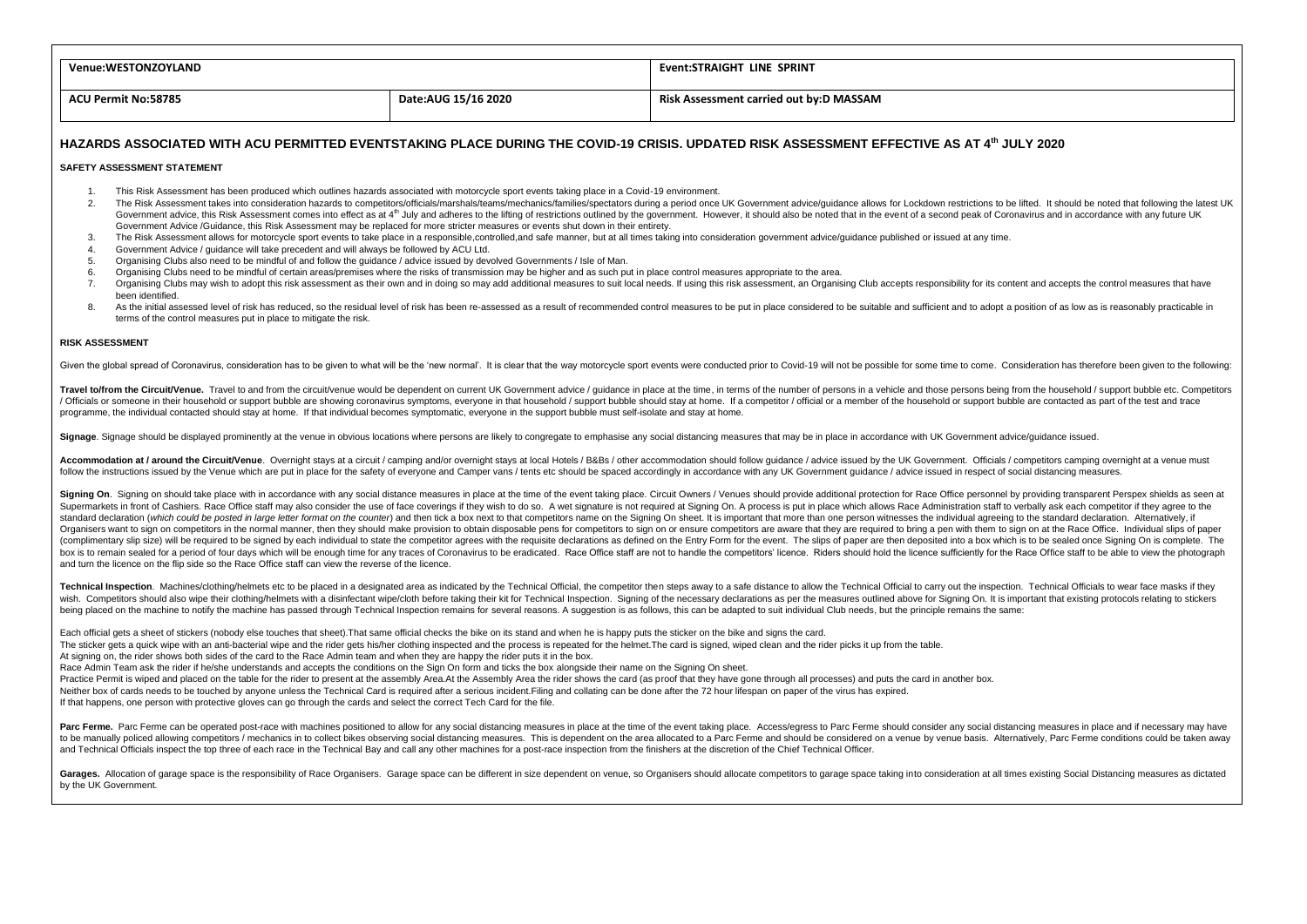Marshals. Each Marshal point must observe any social distancing measures put in place by the UK Government at any time. Marshals should be given suitable PPE (face masks / gloves) which is to be utilised when dealing with available at each Marshal point. Organisers should always ensure that Marshals are conscious of and satisfied with their own safety.

Medics. As above with the Marshals, Medics would need to observe any social distancing measures put in place by the UK Government at any time and be equipped with PPE (face masks / visors / gloves) to deal with any inciden

**On Track Activity.** Start Line Officials to observe any social distancing measures in place and should they wish to do so, be equipped with appropriate PPE (face coverings / gloves).

Race Control Staff. To observe social distancing measures in place at any time and to have the option to wear a face covering should they wish to do so, or if the Clerk of the Cerk of the Course decides this is to be the c

Food Outlets. In accordance with UK Government Advice/Guidance, Venue / Circuit owners may wish to make the necessary arrangements to safely operate on-site catering facilities. Likewise, Venue/Circuit Owners may want to i recommended that the Vendor provides a risk assessment to the Venue/Circuit Owner to demonstrate he is operating in accordance with up to date government regulations.

Washroom / Toilets. Signage should be displayed to emphasise control measures in place regarding washroom / toilet facilities. Entrance to washroom / toilet facilities may be monitored to allow for any social distancing me

ACU Competition Licence. Every rider wanting to compete in ACU permitted competition requires an annual ACU competition licence and as such needs to apply for a licence using the relevant ACU Competitionlicence form. For R an eyesight test every three years. When completing the competition licence form, the rider must complete Section 3 - Medical Information. In this section, the rider should declare any ongoing medical issues. In doing so, from a Doctor. Any competitor over the age of 70 needs to see a Doctor to obtain a Medical Report. In light of Covid-19, for the time-being there is no change to the current medical requirements. The self-declaration (sect to ensure the competitor can suitably control a motorcycle. There may be further restrictions in place regarding Covid-19 in accordance with UK Government Advice / Guidance regarding Testing and Anti-Body testing once that

**Sidecar Crews.** Sidecar drivers and passengers can be parked adjacent to each other but must adhere to social distancing measures in place.

**Use of Equipment / Tools**. Tools and other accessories should not be shared between individuals / teams / mechanics.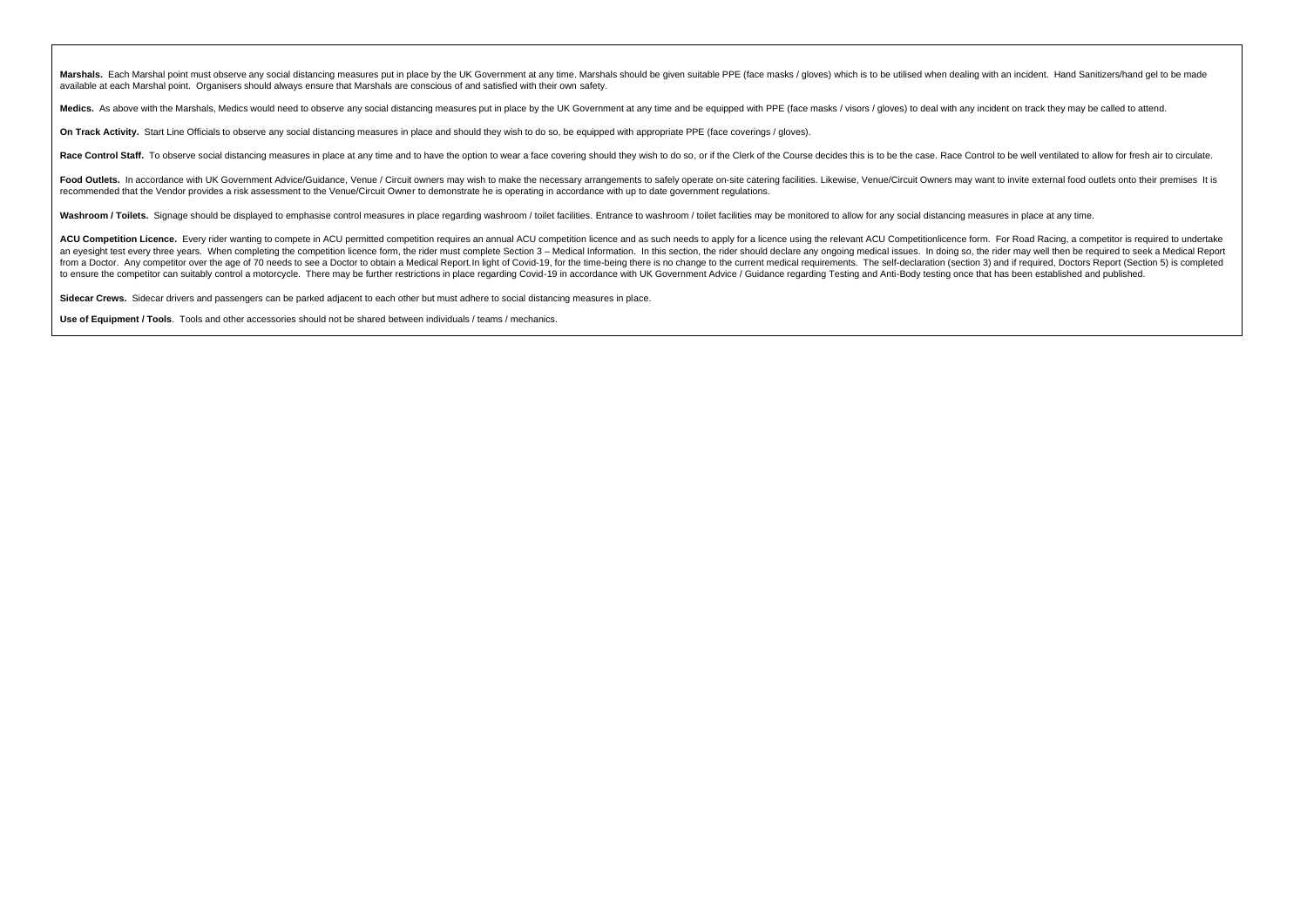|                | Hazard                                                                                           | Cause/Trigger                                      | <b>Escalation Factor</b>                                                                                                                                    | Possible<br>Outcome/                                                                                                                                                                                                                                                 | Initial<br>Probability     | Initial<br>Assessed | <b>Preventative Controls</b>                                                                                                                                                                                                                                                                                                                                                                                                                                                                                                                                                                                                                           | <b>Recovery Controls</b>                                                                                                                                                                                                                                                                                      | Post<br><b>Mitigation</b><br>Probability | Residual<br>Level of | As Low as<br>Reasonably<br>Practicable | Actions/                                                                     | <b>Status</b>                   |
|----------------|--------------------------------------------------------------------------------------------------|----------------------------------------------------|-------------------------------------------------------------------------------------------------------------------------------------------------------------|----------------------------------------------------------------------------------------------------------------------------------------------------------------------------------------------------------------------------------------------------------------------|----------------------------|---------------------|--------------------------------------------------------------------------------------------------------------------------------------------------------------------------------------------------------------------------------------------------------------------------------------------------------------------------------------------------------------------------------------------------------------------------------------------------------------------------------------------------------------------------------------------------------------------------------------------------------------------------------------------------------|---------------------------------------------------------------------------------------------------------------------------------------------------------------------------------------------------------------------------------------------------------------------------------------------------------------|------------------------------------------|----------------------|----------------------------------------|------------------------------------------------------------------------------|---------------------------------|
| ID<br>No       |                                                                                                  |                                                    |                                                                                                                                                             | Consequence                                                                                                                                                                                                                                                          | <b>Initial</b><br>Severity | Level of<br>Risk    | <b>Mitigating actions to</b><br>prevent likelihood                                                                                                                                                                                                                                                                                                                                                                                                                                                                                                                                                                                                     | <b>Mitigating actions to</b><br>limit severity                                                                                                                                                                                                                                                                | Post<br><b>Mitigation</b><br>Severity    | Risk                 | (ALARP)<br>Status                      | Remarks                                                                      | Owner                           |
|                | Underlying health                                                                                |                                                    | Individuals of an older<br>age, those individuals<br>who have underlying<br>health issues are more<br>susceptible to<br>contracting the Covid-<br>19 virus. | Individual(s) contract<br>Covid-19 virus.<br>Individuals act as<br>carriers and transmit<br>virus to others.<br>Individuals become ill<br>and admitted to<br>hospital.<br>Individuals become ill /                                                                   | $\mathbf{3}$               |                     | ACU Ltd (governing body)<br>follow UK Government<br>advice / guidance<br>ACU Ltd only issue permit /<br>once UK Government have<br>issued suitable<br>advice/guidance which<br>would allow motorcycle<br>sport to take place<br>Competitors required to<br>have medical prior to an<br>Annual Competition Licence<br>being issued.<br>Dependent on UK<br>Government Advice /<br>quidance; any social<br>distancing measures<br>enforced                                                                                                                                                                                                                | Signage to emphasise<br>social distancing<br>Qualified Medical support<br>(with appropriate PPE)<br>Air Med capability available<br>Marshals / Officials (with<br>appropriate PPE)<br>Race Control / Race Office<br>with appropriate PPE<br><b>Effective Radio</b><br>Communication system<br>around Circuit. | $\mathbf{1}$                             |                      |                                        |                                                                              | Ongoing                         |
| $\overline{1}$ | issues of:<br>Competitors<br><b>Officials</b><br>Marshals<br>Teams /Mechanics<br><b>Families</b> | All individuals at risk of<br>contracting Covid-19 | ACU Ltd have issued<br>permit for event to take<br>place.<br>Lack of control<br>measures as issued by<br><b>UK Government</b><br>Lack of PPE.               | seriously ill or die from<br>Covid-19 virus.<br>Families of individuals<br>who have contracted<br>Covid-19 are required<br>to self-isolate as per UK<br>Government Advice /<br>Guidance<br>Mental health / personal<br>well-being issues<br>caused by self-isolation | $\overline{4}$             | 12 <sup>°</sup>     | Suitable distancing in place<br>between paddock spaces<br>Social distancing measures<br>put in place in accordance<br>with any UK Government<br>quidance / advice at Signing<br>On and at Technical<br>Inspection of both machine<br>and Leathers/helmet/boots<br>etc<br>Social distancing measures<br>as required at Marshal /<br>Official locations<br>Social distancing measures<br>in place at Podium if<br>podium celebrations take<br>place.<br>Competitor / Official<br>briefings given by CofC<br>prior to the start of first<br>practice by tannoy system /<br>final instructions or socially<br>distanced rider briefing if<br>space allows. | Licenced and experienced<br>Clerk of the Course<br><b>Experienced Race Officials</b><br><b>Experienced Medical Staff</b><br><b>Experienced Marshals</b><br>Full Circuit red flag<br>procedure                                                                                                                 | $\mathbf{A}$                             |                      | Yes                                    | ACU Ltd continue to monitor and<br>follow UK Government Advice /<br>quidance | ACU Ltd /<br>Organising<br>Club |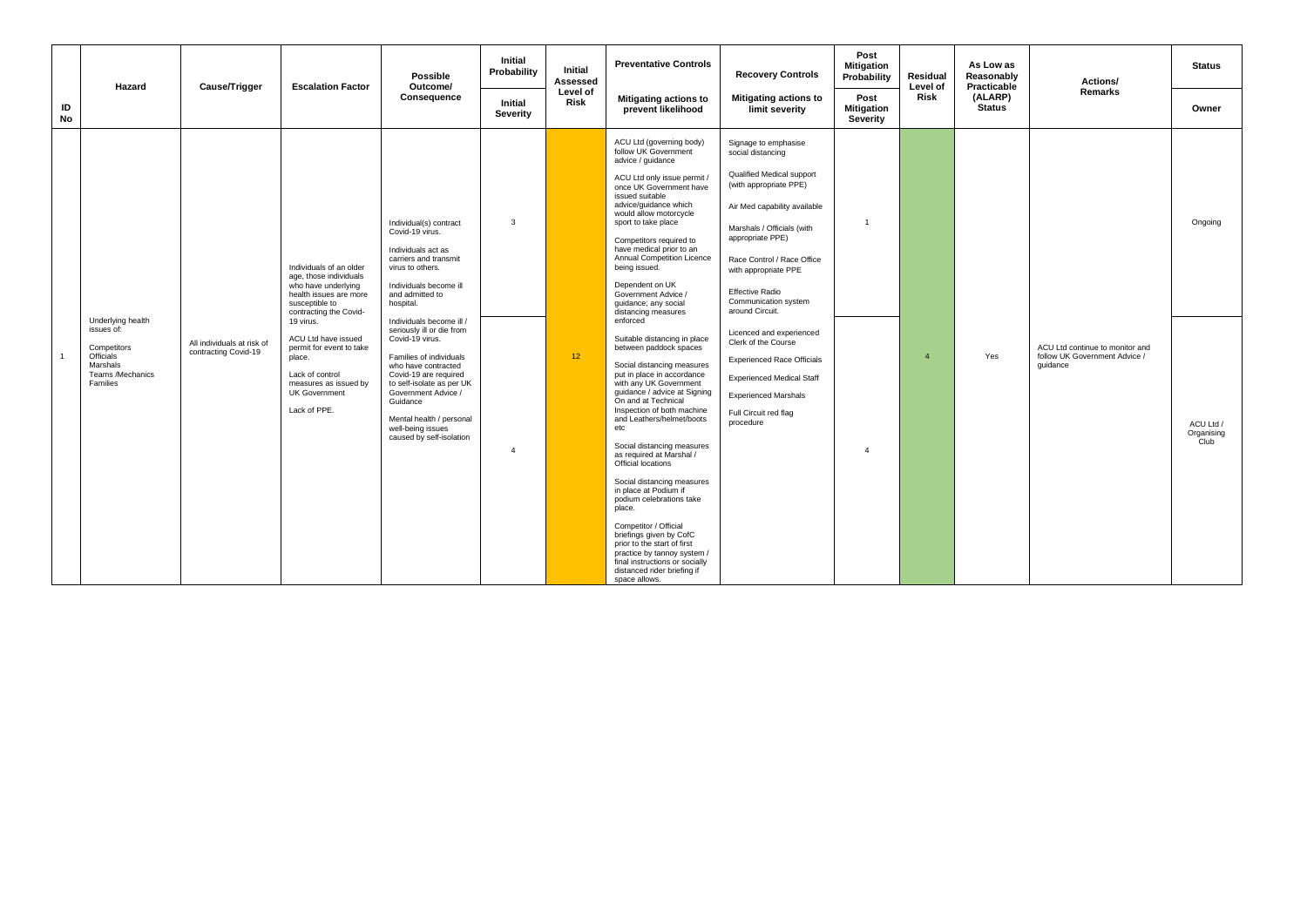|                |                                              |                                                                                           |                                                                                      | Possible                                                                                                                                                                                                                                                                                                                                                                                                                                                                                                                                                                    | Initial<br>Probability                    | Initial                      | <b>Preventative Controls</b>                                                                                                                                                                                                                                                               | <b>Recovery Controls</b>                       | Post<br><b>Mitigation</b><br>Probability | Residual               | As Low as<br>Reasonably                 |                                                                              | <b>Status</b>                              |
|----------------|----------------------------------------------|-------------------------------------------------------------------------------------------|--------------------------------------------------------------------------------------|-----------------------------------------------------------------------------------------------------------------------------------------------------------------------------------------------------------------------------------------------------------------------------------------------------------------------------------------------------------------------------------------------------------------------------------------------------------------------------------------------------------------------------------------------------------------------------|-------------------------------------------|------------------------------|--------------------------------------------------------------------------------------------------------------------------------------------------------------------------------------------------------------------------------------------------------------------------------------------|------------------------------------------------|------------------------------------------|------------------------|-----------------------------------------|------------------------------------------------------------------------------|--------------------------------------------|
| ID<br>No       | Hazard                                       | Cause/Trigger                                                                             | <b>Escalation Factor</b>                                                             | Outcome/<br>Consequence                                                                                                                                                                                                                                                                                                                                                                                                                                                                                                                                                     | <b>Initial</b><br>Severity                | Assessed<br>Level of<br>Risk | Mitigating actions to<br>prevent likelihood                                                                                                                                                                                                                                                | <b>Mitigating actions to</b><br>limit severity | Post<br><b>Mitigation</b><br>Severity    | Level of<br>Risk       | Practicable<br>(ALARP)<br><b>Status</b> | Actions/<br>Remarks                                                          | Owner                                      |
| $\overline{2}$ | Travel to and from<br>Venue                  | Spread of infection<br>Risk of contracting virus<br>Risk of accident whilst<br>travelling | Individuals contract<br>virus<br>Individuals act as<br>Carriers and infect<br>others | Individual(s) contract<br>Covid-19 virus.<br>Individuals act as<br>carriers and transmit<br>virus to others.<br>Individuals become ill<br>and admitted to<br>hospital.<br>Individuals become ill /<br>seriously ill or die from<br>Covid-19 virus.<br>Families of individuals<br>who have contracted<br>Covid-19 are required<br>to self-isolate as per UK<br>Government Advice /<br>Guidance<br>Mental health / personal<br>well-being issues<br>caused by self-isolation<br>Unnecessary travel puts<br>increased pressure on<br>an already<br>overstretched NHS<br>system | 3<br>$\overline{4}$                       | 12 <sub>2</sub>              | ACU Ltd (governing body)<br>follow UK Government<br>advice / guidance and issue<br>a permit accordingly<br>Dependent on UK<br>Government Advice /<br>quidance; travel restrictions<br>might apply<br><b>Supplementary Regulations</b>                                                      | NHS and Emergency<br>Services                  | $\overline{1}$<br>$\overline{4}$         | $\overline{a}$         | Yes                                     | ACU Ltd continue to monitor and<br>follow UK Government Advice /<br>guidance | Ongoing<br>ACU Ltd /<br>Organising<br>Club |
| $\mathbf{3}$   | Accommodation at /<br>nearby Venue / Circuit | Spread of infection<br>Risk of contracting virus<br>Risk of accident whilst<br>travelling | Individuals contract<br>virus<br>Individuals act as<br>Carriers and infect<br>others | Individual(s) contract<br>Covid-19 virus.<br>Individuals act as<br>carriers and transmit<br>virus to others.<br>Individuals become ill<br>and admitted to<br>hospital.<br>Individuals become ill /<br>seriously ill or die from<br>Covid-19 virus.<br>Families of individuals<br>who have contracted<br>Covid-19 are required<br>to self-isolate as per UK<br>Government Advice /<br>Guidance<br>Mental health / personal                                                                                                                                                   | $\overline{\mathbf{3}}$<br>$\overline{4}$ | 12                           | ACU Ltd (governing body)<br>follow UK Government<br>advice / quidance and issue<br>a permit accordingly<br>Hotels / B&Bs / overnight<br>camping to take place in<br>accordance with any UK<br>Government advice /<br>guidance in place at the<br>time.<br><b>Supplementary Regulations</b> | <b>NHS</b>                                     | $\mathbf{1}$<br>$\overline{4}$           | $\boldsymbol{\Lambda}$ | Yes                                     | ACU Ltd continue to monitor and<br>follow UK Government Advice /<br>quidance | Ongoing<br>ACU Ltd /<br>Organising<br>Club |
|                |                                              |                                                                                           |                                                                                      | well-being issues<br>caused by self-isolation<br>Unnecessary travel puts<br>increased pressure on<br>an already<br>overstretched NHS<br>system                                                                                                                                                                                                                                                                                                                                                                                                                              |                                           |                              |                                                                                                                                                                                                                                                                                            |                                                |                                          |                        |                                         |                                                                              |                                            |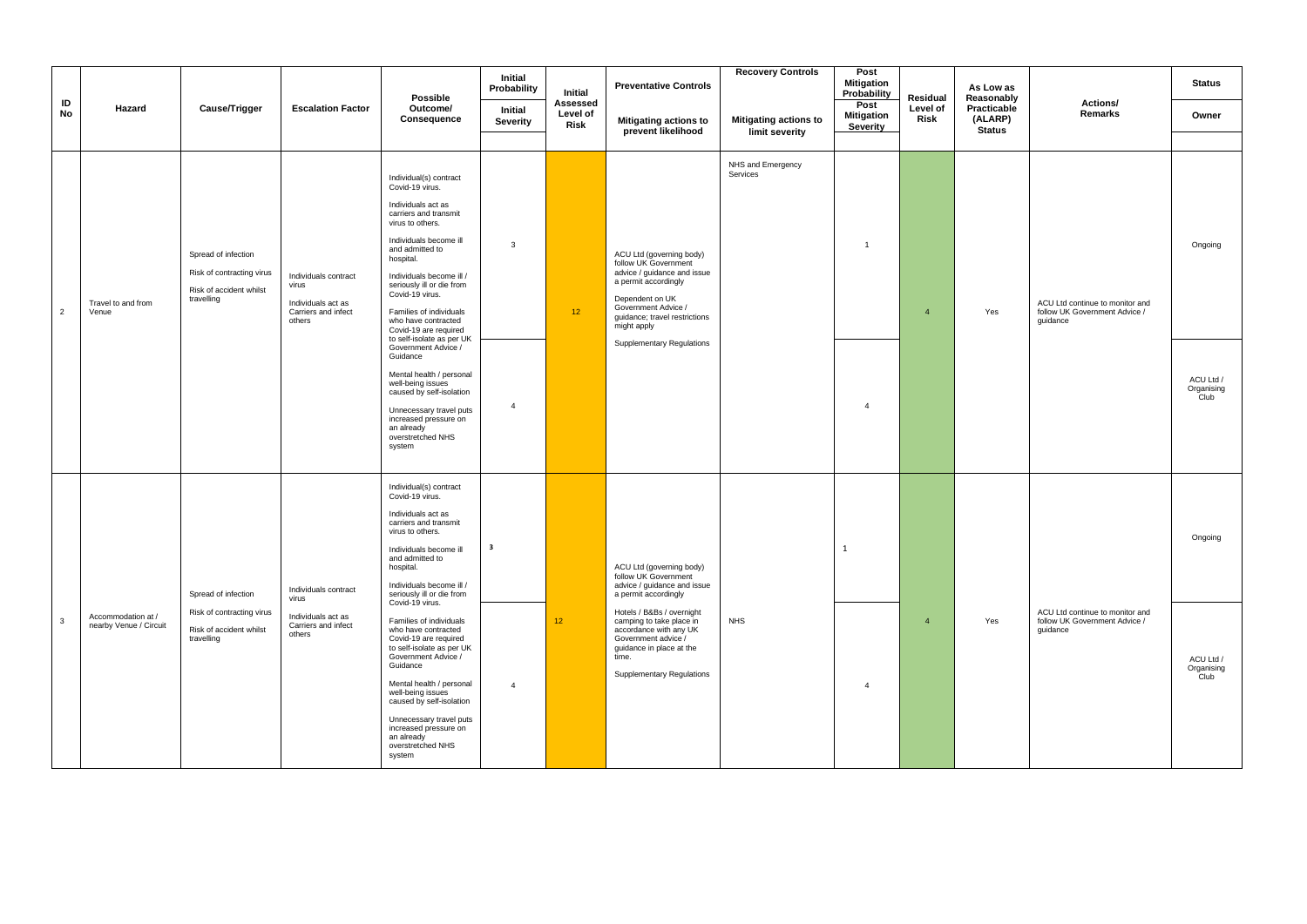|                |                             |                                                  |                                                                                      | Possible                                                                                                                                                                                                                                                                                                                                                                                                                                                                   | Initial<br>Probability                    | Initial                      | <b>Preventative Controls</b>                                                                                                                                                                                                                                                                                                                                                                                                                                                                              | <b>Recovery Controls</b>                       | Post<br><b>Mitigation</b><br>Probability | Residual         | As Low as<br>Reasonably                 |                                                                              | <b>Status</b>                                     |
|----------------|-----------------------------|--------------------------------------------------|--------------------------------------------------------------------------------------|----------------------------------------------------------------------------------------------------------------------------------------------------------------------------------------------------------------------------------------------------------------------------------------------------------------------------------------------------------------------------------------------------------------------------------------------------------------------------|-------------------------------------------|------------------------------|-----------------------------------------------------------------------------------------------------------------------------------------------------------------------------------------------------------------------------------------------------------------------------------------------------------------------------------------------------------------------------------------------------------------------------------------------------------------------------------------------------------|------------------------------------------------|------------------------------------------|------------------|-----------------------------------------|------------------------------------------------------------------------------|---------------------------------------------------|
| ID<br>No       | Hazard                      | Cause/Trigger                                    | <b>Escalation Factor</b>                                                             | Outcome/<br>Consequence                                                                                                                                                                                                                                                                                                                                                                                                                                                    | Initial<br>Severity                       | Assessed<br>Level of<br>Risk | <b>Mitigating actions to</b><br>prevent likelihood                                                                                                                                                                                                                                                                                                                                                                                                                                                        | <b>Mitigating actions to</b><br>limit severity | Post<br><b>Mitigation</b><br>Severity    | Level of<br>Risk | Practicable<br>(ALARP)<br><b>Status</b> | Actions/<br><b>Remarks</b>                                                   | Owner                                             |
| $\overline{4}$ | Signing On                  | Spread of infection<br>Risk of contracting virus | Individuals contract<br>virus<br>Individuals act as<br>Carriers and infect<br>others | Individual(s) contract<br>Covid-19 virus.<br>Individuals act as<br>carriers and transmit<br>virus to others.<br>Individuals become ill<br>and admitted to<br>hospital.<br>Individuals become ill /<br>seriously ill or die from<br>Covid-19 virus.<br>Families of individuals<br>who have contracted<br>Covid-19 are required<br>to self-isolate as per UK<br>Government Advice /<br>Guidance<br>Mental health / personal<br>well-being issues<br>caused by self-isolation | $\mathbf{3}$<br>$\overline{4}$            | 12 <sup>°</sup>              | ACU Ltd (governing body)<br>follow UK Government<br>advice / guidance and issue<br>a permit accordingly<br>Social distancing measures<br>apply as per government<br>advice / quidelines<br>Race Office staff to wear<br>face coverings if they wish<br>to do so.<br>Hand Sanitizers made<br>available<br>Information disseminated by<br>electronic means<br>Loudspeaker / tannoy<br>system<br>Notice Boards<br>Signage to emphasise any<br>social distancing measures<br><b>Supplementary Regulations</b> | NHS and Emergency<br>Services                  | $\overline{1}$<br>$\overline{4}$         | $\mathbf{A}$     | Yes                                     | ACU Ltd continue to monitor and<br>follow UK Government Advice /<br>quidance | Ongoing<br>ACU Ltd /<br>Organising<br><b>Club</b> |
| 5              | <b>Technical Inspection</b> | Spread of infection<br>Risk of contracting virus | Individuals contract<br>virus<br>Individuals act as<br>Carriers and infect<br>others | Individual(s) contract<br>Covid-19 virus.<br>Individuals act as<br>carriers and transmit<br>virus to others.<br>Individuals become ill<br>and admitted to<br>hospital.<br>Individuals become ill /<br>seriously ill or die from<br>Covid-19 virus.<br>Families of individuals<br>who have contracted<br>Covid-19 are required<br>to self-isolate as per UK<br>Government Advice /<br>Guidance<br>Mental health / personal<br>well-being issues<br>caused by self-isolation | $\overline{\mathbf{3}}$<br>$\overline{a}$ | 12 <sup>°</sup>              | ACU Ltd (governing body)<br>follow UK Government<br>advice / guidance and issue<br>a permit accordingly<br>Social distancing measures<br>apply as per government<br>advice / guidelines<br>Machines / clothing /<br>helmets placed at an<br>appropriate distance to<br>allow Technical Officials to<br>inspect equipment.<br>Technical Officials to wear<br>face masks and gloves.<br>Signage to emphasise any<br>social distancing measures<br><b>Supplementary Regulations</b>                          | <b>NHS</b>                                     | 1<br>$\mathbf{A}$                        | $\overline{4}$   | Yes                                     | ACU Ltd continue to monitor and<br>follow UK Government Advice /<br>guidance | Ongoing<br>ACU Ltd /<br>Organising<br>Club        |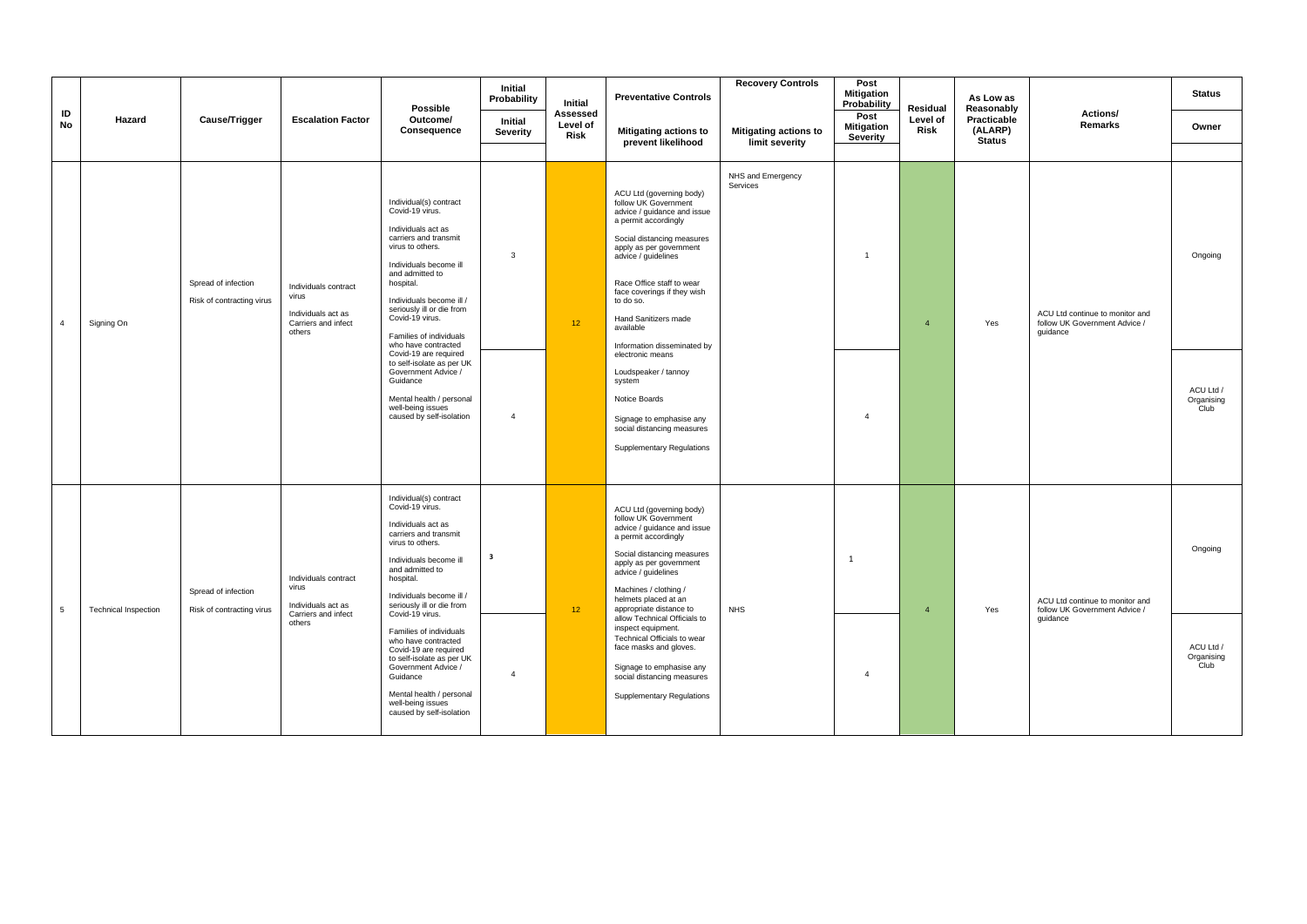|                 |               |                                                                                                                                             |                                                                                      | Possible                                                                                                                                                                                                                                                                                                                                                                                                                                                                   | Initial<br>Probability         | Initial                      | <b>Preventative Controls</b>                                                                                                                                                                                                                                                                                                                                                                                                                                                                             | <b>Recovery Controls</b>                                                     | Post<br><b>Mitigation</b><br>Probability | Residual         | As Low as<br>Reasonably                 |                                                                              | <b>Status</b>                              |
|-----------------|---------------|---------------------------------------------------------------------------------------------------------------------------------------------|--------------------------------------------------------------------------------------|----------------------------------------------------------------------------------------------------------------------------------------------------------------------------------------------------------------------------------------------------------------------------------------------------------------------------------------------------------------------------------------------------------------------------------------------------------------------------|--------------------------------|------------------------------|----------------------------------------------------------------------------------------------------------------------------------------------------------------------------------------------------------------------------------------------------------------------------------------------------------------------------------------------------------------------------------------------------------------------------------------------------------------------------------------------------------|------------------------------------------------------------------------------|------------------------------------------|------------------|-----------------------------------------|------------------------------------------------------------------------------|--------------------------------------------|
| ID<br><b>No</b> | Hazard        | Cause/Trigger                                                                                                                               | <b>Escalation Factor</b>                                                             | Outcome/<br>Consequence                                                                                                                                                                                                                                                                                                                                                                                                                                                    | Initial<br>Severity            | Assessed<br>Level of<br>Risk | <b>Mitigating actions to</b><br>prevent likelihood                                                                                                                                                                                                                                                                                                                                                                                                                                                       | <b>Mitigating actions to</b><br>limit severity                               | Post<br><b>Mitigation</b><br>Severity    | Level of<br>Risk | Practicable<br>(ALARP)<br><b>Status</b> | Actions/<br><b>Remarks</b>                                                   | Owner                                      |
| 6               | Paddock space | Spread of infection<br>Risk of contracting virus<br>Parking of vehicles /<br>pitching awnings too<br>close to each<br>competitor / Official | Individuals contract<br>virus<br>Individuals act as<br>Carriers and infect<br>others | Individual(s) contract<br>Covid-19 virus.<br>Individuals act as<br>carriers and transmit<br>virus to others.<br>Individuals become ill<br>and admitted to<br>hospital.<br>Individuals become ill /<br>seriously ill or die from<br>Covid-19 virus.<br>Families of individuals<br>who have contracted<br>Covid-19 are required<br>to self-isolate as per UK<br>Government Advice /<br>Guidance<br>Mental health / personal<br>well-being issues<br>caused by self-isolation | $\mathbf{3}$<br>$\overline{4}$ | 12 <sup>°</sup>              | ACU Ltd (governing body)<br>follow UK Government<br>advice / guidance and issue<br>a permit accordingly<br>Social distancing measures<br>apply as per government<br>advice / quidelines<br>Hand Sanitizers made<br>available<br>Loudspeaker / tannoy<br>system<br>Paddock coordinator<br>develops plan to ensure<br>suitable distance in place<br>between each competitor /<br>official / vehicle / awning<br>Signage to emphasise any<br>social distancing measures<br><b>Supplementary Regulations</b> | NHS and Emergency<br>Services<br>Fire extinguishers<br><b>Medical Centre</b> | $\overline{1}$<br>$\overline{4}$         | $\overline{4}$   | Yes                                     | ACU Ltd continue to monitor and<br>follow UK Government Advice /<br>quidance | Ongoing<br>ACU Ltd /<br>Organising<br>Club |
| $\overline{7}$  |               |                                                                                                                                             |                                                                                      |                                                                                                                                                                                                                                                                                                                                                                                                                                                                            |                                |                              |                                                                                                                                                                                                                                                                                                                                                                                                                                                                                                          |                                                                              |                                          |                  |                                         |                                                                              |                                            |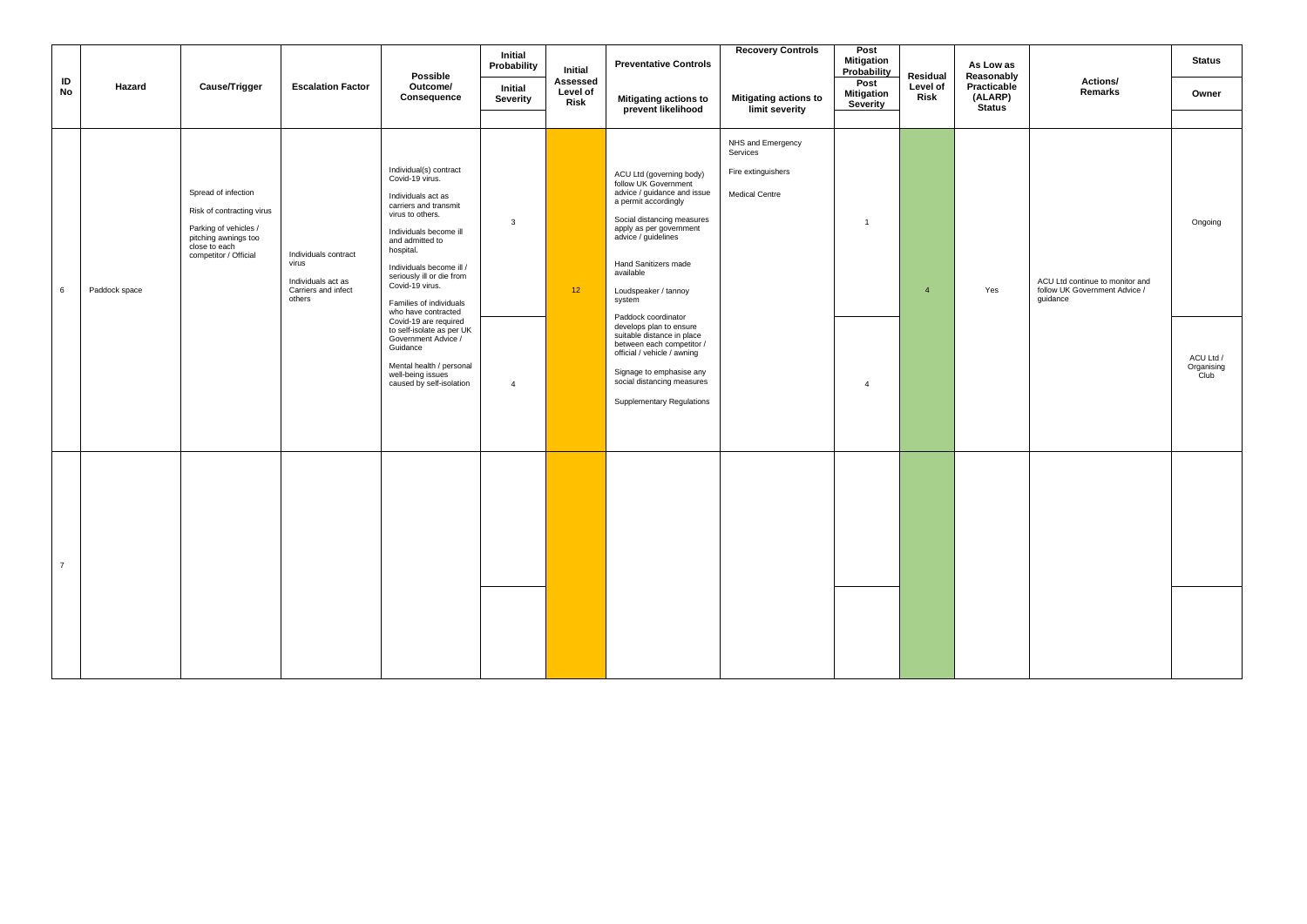| ID<br>No | Hazard                                 | Cause/Trigger                                    | <b>Escalation Factor</b>                                                             |                                                                                                                                                                                                                                                    |                         | Initial                      | <b>Preventative Controls</b>                                                                                                                                                                                                                                                                                                                                                                                 |                                                                                                                                                                                                                                                                                                                          | <b>Mitigation</b><br>Probability      | Residual         | As Low as<br>Reasonably                 |                                                                              | <b>Status</b>                   |
|----------|----------------------------------------|--------------------------------------------------|--------------------------------------------------------------------------------------|----------------------------------------------------------------------------------------------------------------------------------------------------------------------------------------------------------------------------------------------------|-------------------------|------------------------------|--------------------------------------------------------------------------------------------------------------------------------------------------------------------------------------------------------------------------------------------------------------------------------------------------------------------------------------------------------------------------------------------------------------|--------------------------------------------------------------------------------------------------------------------------------------------------------------------------------------------------------------------------------------------------------------------------------------------------------------------------|---------------------------------------|------------------|-----------------------------------------|------------------------------------------------------------------------------|---------------------------------|
|          |                                        |                                                  |                                                                                      | <b>Possible</b><br>Outcome/<br>Consequence                                                                                                                                                                                                         | Initial<br>Severity     | Assessed<br>Level of<br>Risk | <b>Mitigating actions to</b><br>prevent likelihood                                                                                                                                                                                                                                                                                                                                                           | <b>Mitigating actions to</b><br>limit severity                                                                                                                                                                                                                                                                           | Post<br><b>Mitigation</b><br>Severity | Level of<br>Risk | Practicable<br>(ALARP)<br><b>Status</b> | Actions/<br>Remarks                                                          | Owner                           |
| 8        | Washroom/Toilet<br>facilities          | Spread of infection<br>Risk of contracting virus | Individuals contract<br>virus<br>Individuals act as<br>Carriers and infect           | Individual(s) contract<br>Covid-19 virus.<br>Individuals act as<br>carriers and transmit<br>virus to others.<br>Individuals become ill<br>and admitted to<br>hospital.<br>Individuals become ill /<br>seriously ill or die from                    | 3                       | 12 <sup>7</sup>              | ACU Ltd (governing body)<br>follow UK Government<br>advice / guidance and issue<br>a permit accordingly<br>Social distancing measures<br>apply as per government<br>advice / quidelines<br>Controlled entry to facilities<br>applicable dependent on<br>venue facilities                                                                                                                                     | NHS and Emergency<br>Services<br>Medical Centre                                                                                                                                                                                                                                                                          |                                       | $\overline{4}$   | Yes                                     | ACU Ltd continue to monitor and<br>follow UK Government Advice /             | Ongoing                         |
|          |                                        |                                                  | others                                                                               | Covid-19 virus.<br>Families of individuals<br>who have contracted<br>Covid-19 are required<br>to self-isolate as per UK<br>Government Advice /<br>Guidance<br>Mental health / personal<br>well-being issues<br>caused by self-isolation            | $\overline{4}$          |                              | Regularly cleaned by<br>cleaning staff<br><b>Hand Sanitizers made</b><br>available<br>Signage to emphasise any<br>social distancing measures<br><b>Supplementary Regulations</b>                                                                                                                                                                                                                             |                                                                                                                                                                                                                                                                                                                          | $\mathbf{A}$                          |                  |                                         | quidance                                                                     | ACU Ltd /<br>Organising<br>Club |
|          |                                        |                                                  |                                                                                      | Individual(s) contract<br>Covid-19 virus.<br>Individuals act as<br>carriers and transmit<br>virus to others.<br>Individuals become ill<br>and admitted to<br>hospital.<br>Individuals become ill /<br>seriously ill or die from<br>Covid-19 virus. | $\overline{\mathbf{3}}$ |                              | ACU Ltd (governing body)<br>follow UK Government<br>advice / guidance and issue<br>a permit accordingly<br>Social distancing measures<br>apply as per government<br>advice / quidelines<br>Start Line Officials maintain<br>any social distancing policy<br>in place. Have access to<br>face coverings if they wish<br>to wear one.                                                                          | Qualified Medical support<br>(with appropriate PPE)<br>Air Med capability available<br>Marshals / Officials (with<br>appropriate PPE)<br>Race Control / Race Office<br>with appropriate PPE                                                                                                                              | $\mathbf{1}$                          |                  |                                         |                                                                              | Ongoing                         |
| 9        | <b>Start Line</b><br>On Track activity | Spread of infection<br>Risk of contracting virus | Individuals contract<br>virus<br>Individuals act as<br>Carriers and infect<br>others | Families of individuals<br>who have contracted<br>Covid-19 are required<br>to self-isolate as per UK<br>Government Advice /<br>Guidance<br>Mental health / personal<br>well-being issues<br>caused by self-isolation                               | $\overline{4}$          | 12 <sup>°</sup>              | Competitors sanitize<br>leathers / helmets / gloves /<br>boots with appropriate<br>cleaning agent / disinfectant<br>prior to entering the track<br>Competent and trained<br>Marshals / Officials maintain<br>social distancing as per UK<br>Government instructions<br>Competent and trained<br>CofC<br><b>Effective Radio</b><br>Communication system<br>around the Circuit<br>Line of Sight Marshal points | Dependent on social<br>distancing requirements for<br>Marshals, there may be a<br>requirement to Red Flag<br>every incident so that<br>appropriate government<br>advice / quidance can be<br>carried out safely.<br>Full Circuit red flag<br>procedure<br>Race programme adjusted<br>accordingly to allow for<br>delays. | $\overline{4}$                        | $\overline{a}$   | Yes                                     | ACU Ltd continue to monitor and<br>follow UK Government Advice /<br>quidance | ACU Ltd /<br>Organising<br>Club |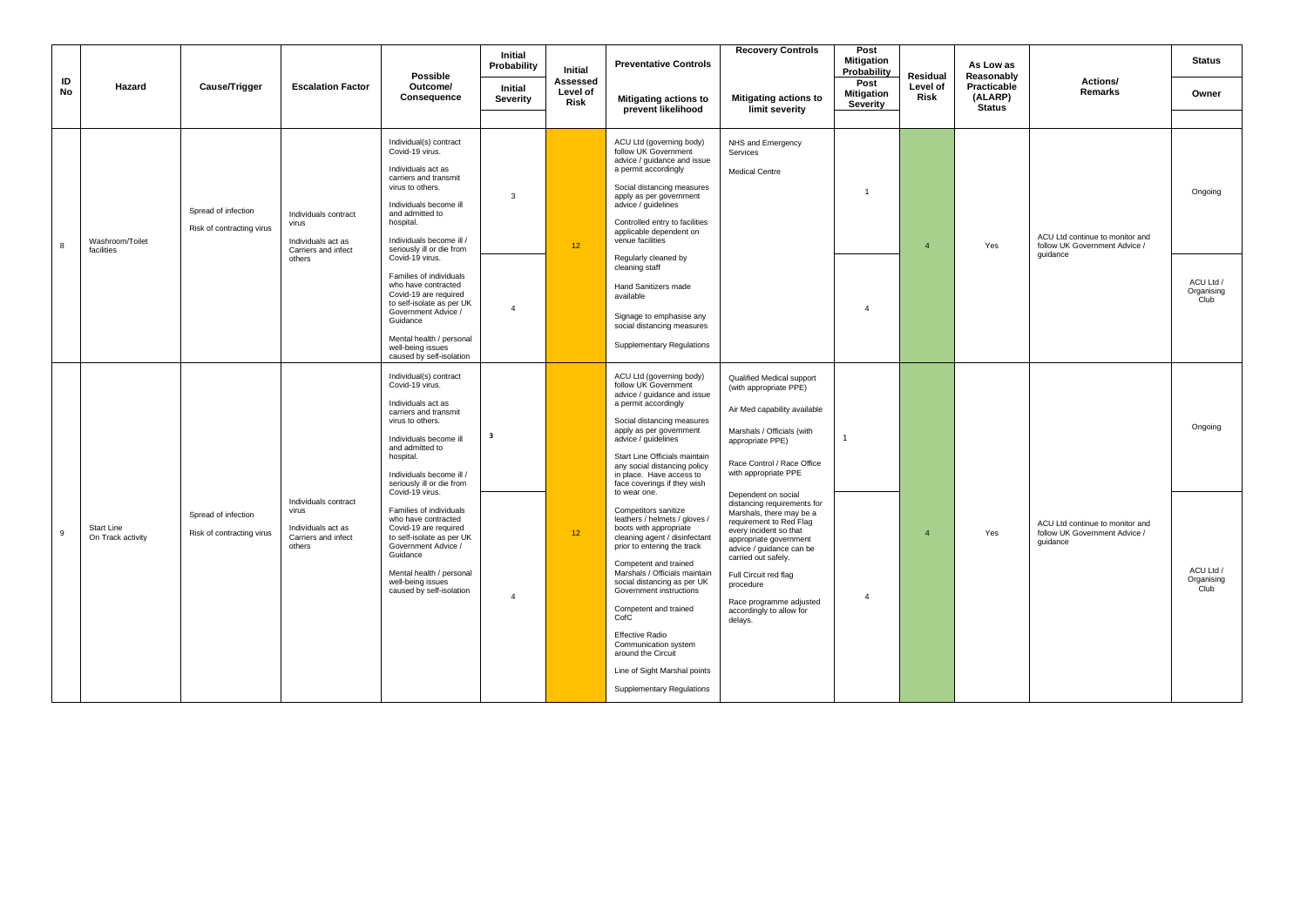|          |                                                 |                                                                                                                                             |                                                                                                                                                                                                                                            | Possible                                                                                                                                                                                                                                                                                                                                                                                                                  | Initial<br>Probability                    | Initial                      | <b>Preventative Controls</b>                                                                                                                                                                                                                                                                                                                                                                                                       | <b>Recovery Controls</b>                                                                                                                                                                                                                                                                                                                                 | Post<br><b>Mitigation</b><br>Probability | Residual                | As Low as<br>Reasonably                 |                                                                              | <b>Status</b>                              |
|----------|-------------------------------------------------|---------------------------------------------------------------------------------------------------------------------------------------------|--------------------------------------------------------------------------------------------------------------------------------------------------------------------------------------------------------------------------------------------|---------------------------------------------------------------------------------------------------------------------------------------------------------------------------------------------------------------------------------------------------------------------------------------------------------------------------------------------------------------------------------------------------------------------------|-------------------------------------------|------------------------------|------------------------------------------------------------------------------------------------------------------------------------------------------------------------------------------------------------------------------------------------------------------------------------------------------------------------------------------------------------------------------------------------------------------------------------|----------------------------------------------------------------------------------------------------------------------------------------------------------------------------------------------------------------------------------------------------------------------------------------------------------------------------------------------------------|------------------------------------------|-------------------------|-----------------------------------------|------------------------------------------------------------------------------|--------------------------------------------|
| ID<br>No | Hazard                                          | Cause/Trigger                                                                                                                               | <b>Escalation Factor</b>                                                                                                                                                                                                                   | Outcome/<br>Consequence                                                                                                                                                                                                                                                                                                                                                                                                   | <b>Initial</b><br>Severity                | Assessed<br>Level of<br>Risk | Mitigating actions to<br>prevent likelihood                                                                                                                                                                                                                                                                                                                                                                                        | <b>Mitigating actions to</b><br>limit severity                                                                                                                                                                                                                                                                                                           | Post<br><b>Mitigation</b><br>Severity    | Level of<br>Risk        | Practicable<br>(ALARP)<br><b>Status</b> | Actions/<br>Remarks                                                          | Owner                                      |
|          |                                                 |                                                                                                                                             |                                                                                                                                                                                                                                            |                                                                                                                                                                                                                                                                                                                                                                                                                           |                                           |                              |                                                                                                                                                                                                                                                                                                                                                                                                                                    |                                                                                                                                                                                                                                                                                                                                                          |                                          |                         |                                         |                                                                              |                                            |
|          |                                                 |                                                                                                                                             | Injured rider tended to<br>by Marshals / Medics<br>Recovery vehicle<br>required to move<br>motorcycle                                                                                                                                      | Individual(s) contract<br>Covid-19 virus.<br>Individuals act as<br>carriers and transmit<br>virus to others.<br>Individuals become ill<br>and admitted to<br>hospital.<br>Individuals become ill /<br>seriously ill or die from                                                                                                                                                                                           | 3                                         |                              | ACU Ltd (governing body)<br>follow UK Government<br>advice / guidance and issue<br>permit accordingly.<br>Social distancing measures<br>apply as per government<br>advice / guidelines<br>Hand Sanitizers made<br>available<br>Trained and competent                                                                                                                                                                               | Qualified Medical support<br>(with appropriate PPE)<br>On site Medical Centre<br>Air Med capability available<br>Marshals / Officials (with<br>appropriate PPE)<br>Competitors advised to                                                                                                                                                                | $\overline{1}$                           |                         |                                         |                                                                              | Ongoing                                    |
| 10       | Competitors fall whilst<br>circulating on Track | <b>High Speeds</b><br>Oil / other substance /<br>debris on track surface<br>Wet / damp conditions                                           | Damage to track<br>surface<br>Oil / other substance<br>spillage / debris<br>Delay to Race<br>Schedule<br>Risk of infection<br>Individuals contract<br>virus<br>Individuals act as<br>Carriers and infect<br>others                         | Covid-19 virus.<br>Families of individuals<br>who have contracted<br>Covid-19 are required<br>to self-isolate as per UK<br>Government Advice /<br>Guidance<br>Mental health / personal<br>well-being issues<br>caused by self-isolation                                                                                                                                                                                   | $\overline{a}$                            | 12 <sub>2</sub>              | Clerk of the Course<br>and Race Control staff<br>Trained and competent<br>Marshals (with PPE)<br><b>ACU Licenced competitors</b><br><b>Effective Radio</b><br>Communication system<br>around the Circuit<br>Line of Sight Marshal points<br>Competent Recovery staff<br>with PPE<br><b>Supplementary Regulations</b>                                                                                                               | keep visors closed and<br>gloves on whilst being<br>assisted.<br>Full Circuit red flag<br>procedure<br>Race programme adjusted<br>accordingly to allow for<br>delays.<br>Marshal points equipped<br>with brushes, shovels,<br>suitable materials for<br>soaking up spillages                                                                             | $\overline{4}$                           | $\overline{\mathbf{4}}$ | Yes                                     | ACU Ltd continue to monitor and<br>follow UK Government Advice /<br>quidance | ACU Ltd /<br>Organising<br>Club            |
| 11       | Breakdown of machines                           | Competitors retire<br>safely on the Circuit as<br>directed by Marshals<br>Oil / other substances /<br>debris may be on the<br>track surface | Recovery vehicle<br>required to move<br>motorcycle<br>Oil / other substance<br>spillage / debris<br>Delay to Race<br>Schedule<br>Risk of infection<br>Individuals contract<br>virus<br>Individuals act as<br>Carriers and infect<br>others | Individual(s) contract<br>Covid-19 virus.<br>Individuals act as<br>carriers and transmit<br>virus to others.<br>Individuals become ill<br>and admitted to<br>hospital.<br>Individuals become ill /<br>seriously ill or die from<br>Covid-19 virus.<br>Families of individuals<br>who have contracted<br>Covid-19 are required<br>to self-isolate as per UK<br>Government Advice /<br>Guidance<br>Mental health / personal | $\overline{\mathbf{3}}$<br>$\overline{4}$ | 12 <sup>°</sup>              | ACU Ltd (governing body)<br>follow UK Government<br>advice / guidance and issue<br>permit accordingly<br>Social distancing measures<br>apply as per government<br>advice / guidelines<br>Hand Sanitizers made<br>available<br>Trained and competent<br>Clerk of the Course and<br>Race Control staff<br>Trained and competent<br>Marshals (with PPE)<br>ACU Licenced competitors<br><b>Effective Radio</b><br>Communication system | Marshals / Officials (with<br>appropriate PPE)<br>Competitors advised to<br>keep visors closed and<br>gloves on whilst being<br>assisted.<br>Full Circuit red flag<br>procedure<br>Race programme adjusted<br>accordingly to allow for<br>delays.<br>Marshal points equipped<br>with brushes, shovels,<br>suitable materials for<br>soaking up spillages | 1<br>$\overline{4}$                      | $\overline{A}$          | Yes                                     | ACU Ltd continue to monitor and<br>follow UK Government Advice /<br>quidance | Ongoing<br>ACU Ltd /<br>Organising<br>Club |
|          |                                                 |                                                                                                                                             |                                                                                                                                                                                                                                            | well-being issues<br>caused by self-isolation                                                                                                                                                                                                                                                                                                                                                                             |                                           |                              | around the Circuit<br>Line of Sight Marshal points<br>Competent Recovery staff<br>with PPE<br>Supplementary Regulations                                                                                                                                                                                                                                                                                                            |                                                                                                                                                                                                                                                                                                                                                          |                                          |                         |                                         |                                                                              |                                            |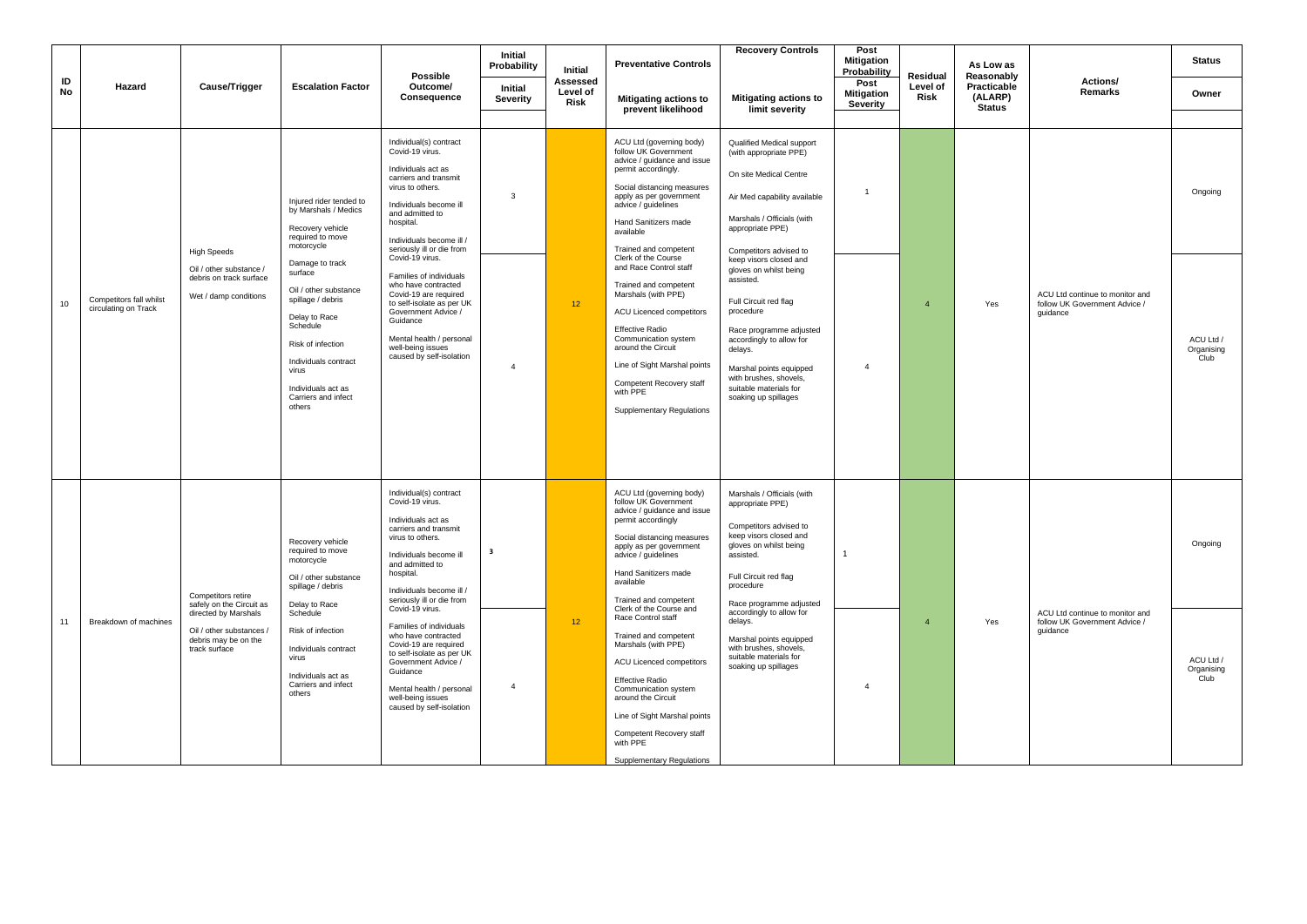|          |                                        |                                                                                                                                                 |                                                                                                                                                                         | <b>Possible</b>                                                                                                                                                                                                                                                                                                                                                                                                                                                            | Initial<br>Probability                    | Initial                             | <b>Preventative Controls</b>                                                                                                                                                                                                                                                                                                                                                                                                                                                                                                                                                                                                                                                       | <b>Recovery Controls</b>                                                                                                                                                                                                                                                                                                                   | Post<br><b>Mitigation</b><br>Probability | <b>Residual</b>  | As Low as<br>Reasonably                 |                                                                              | <b>Status</b>                              |
|----------|----------------------------------------|-------------------------------------------------------------------------------------------------------------------------------------------------|-------------------------------------------------------------------------------------------------------------------------------------------------------------------------|----------------------------------------------------------------------------------------------------------------------------------------------------------------------------------------------------------------------------------------------------------------------------------------------------------------------------------------------------------------------------------------------------------------------------------------------------------------------------|-------------------------------------------|-------------------------------------|------------------------------------------------------------------------------------------------------------------------------------------------------------------------------------------------------------------------------------------------------------------------------------------------------------------------------------------------------------------------------------------------------------------------------------------------------------------------------------------------------------------------------------------------------------------------------------------------------------------------------------------------------------------------------------|--------------------------------------------------------------------------------------------------------------------------------------------------------------------------------------------------------------------------------------------------------------------------------------------------------------------------------------------|------------------------------------------|------------------|-----------------------------------------|------------------------------------------------------------------------------|--------------------------------------------|
| ID<br>No | Hazard                                 | Cause/Trigger                                                                                                                                   | <b>Escalation Factor</b>                                                                                                                                                | Outcome/<br>Consequence                                                                                                                                                                                                                                                                                                                                                                                                                                                    | Initial<br><b>Severity</b>                | Assessed<br>Level of<br><b>Risk</b> | <b>Mitigating actions to</b><br>prevent likelihood                                                                                                                                                                                                                                                                                                                                                                                                                                                                                                                                                                                                                                 | <b>Mitigating actions to</b><br>limit severity                                                                                                                                                                                                                                                                                             | Post<br><b>Mitigation</b><br>Severity    | Level of<br>Risk | Practicable<br>(ALARP)<br><b>Status</b> | Actions/<br>Remarks                                                          | Owner                                      |
| 12       | Parc Ferme                             | Post race technical<br>inspection<br>Confined space<br>Machine parts at high<br>temperature<br>Spread of infection<br>Risk of contracting virus | Risk of infection<br>Individuals contract<br>virus<br>Individuals act as<br>Carriers and infect<br>others<br>Confined space may<br>conflict social<br>distancing policy | Individual(s) contract<br>Covid-19 virus.<br>Individuals act as<br>carriers and transmit<br>virus to others.<br>Individuals become ill<br>and admitted to<br>hospital.<br>Individuals become ill /<br>seriously ill or die from<br>Covid-19 virus.<br>Families of individuals<br>who have contracted<br>Covid-19 are required<br>to self-isolate as per UK<br>Government Advice /<br>Guidance<br>Mental health / personal<br>well-being issues<br>caused by self-isolation | 3<br>$\overline{4}$                       | 12 <sup>°</sup>                     | ACU Ltd (governing body)<br>follow UK Government<br>advice / guidance and issue<br>permit accordingly<br>Social distancing measures<br>apply as per government<br>advice / guidelines<br>Trained and competent<br><b>Technical Officials</b><br><b>ACU Licenced competitors</b><br><b>Effective Radio</b><br>Communication system<br>Dependent on space<br>allocated for Parc Ferme,<br>controlled access put in<br>place, or;<br><b>Technical Officials inspect</b><br>the top three finishers of<br>each race and any other<br>finishers at the discretion of<br>the Chief Technical Officer<br>with no Parc Ferme in<br>operation.<br>Signage to emphasise<br>social distancing | Fire Extinguishers<br>Fire fighting equipment<br>available<br>NHS / Emergency Services<br>Qualified Medical Support<br><b>Medical Centre</b><br>Hand Sanitizers made<br>available                                                                                                                                                          | $\overline{1}$<br>$\overline{4}$         | $\overline{4}$   | Yes                                     | ACU Ltd continue to monitor and<br>follow UK Government Advice /<br>quidance | Ongoing<br>ACU Ltd /<br>Organising<br>Club |
| 13       | Podium celebrations<br>after each race | Confined space<br>Spread of infection<br>Risk of contracting virus                                                                              | Risk of infection<br>Individuals contract<br>virus<br>Individuals act as<br>Carriers and infect<br>others<br>Confined space may<br>conflict social<br>distancing policy | Individual(s) contract<br>Covid-19 virus.<br>Individuals act as<br>carriers and transmit<br>virus to others.<br>Individuals become ill<br>and admitted to<br>hospital.<br>Individuals become ill /<br>seriously ill or die from<br>Covid-19 virus.<br>Families of individuals<br>who have contracted<br>Covid-19 are required<br>to self-isolate as per UK<br>Government Advice /<br>Guidance<br>Mental health / personal<br>well-being issues<br>caused by self-isolation | $\overline{\mathbf{3}}$<br>$\overline{4}$ | 12 <sub>2</sub>                     | <b>Supplementary Regulations</b><br>ACU Ltd (governing body)<br>follow UK Government<br>advice / guidance and issue<br>a permit accordingly<br>Social distancing measures<br>apply as per government<br>advice / guidelines<br>Hand Sanitizers made<br>available<br>Trained and competent<br>Clerk of the Course<br><b>ACU Licenced competitors</b><br><b>Effective Radio</b><br>Communication system<br>around the Circuit<br>Signage to emphasise<br>social distancing<br><b>Supplementary Regulations</b>                                                                                                                                                                       | If podium celebrations are<br>not possible or do not take<br>place, trophies can be<br>handed to competitors via<br>the Race Office.<br>Transparent plastic screens<br>installed to protect Race<br>Office personnel<br>Post-race interviews<br>conducted with appropriate<br>social distancing measures<br>as per UK government<br>advice | 1<br>$\overline{4}$                      | $\overline{a}$   | Yes                                     | ACU Ltd continue to monitor and<br>follow UK Government Advice /<br>quidance | Ongoing<br>ACU Ltd /<br>Organising<br>Club |